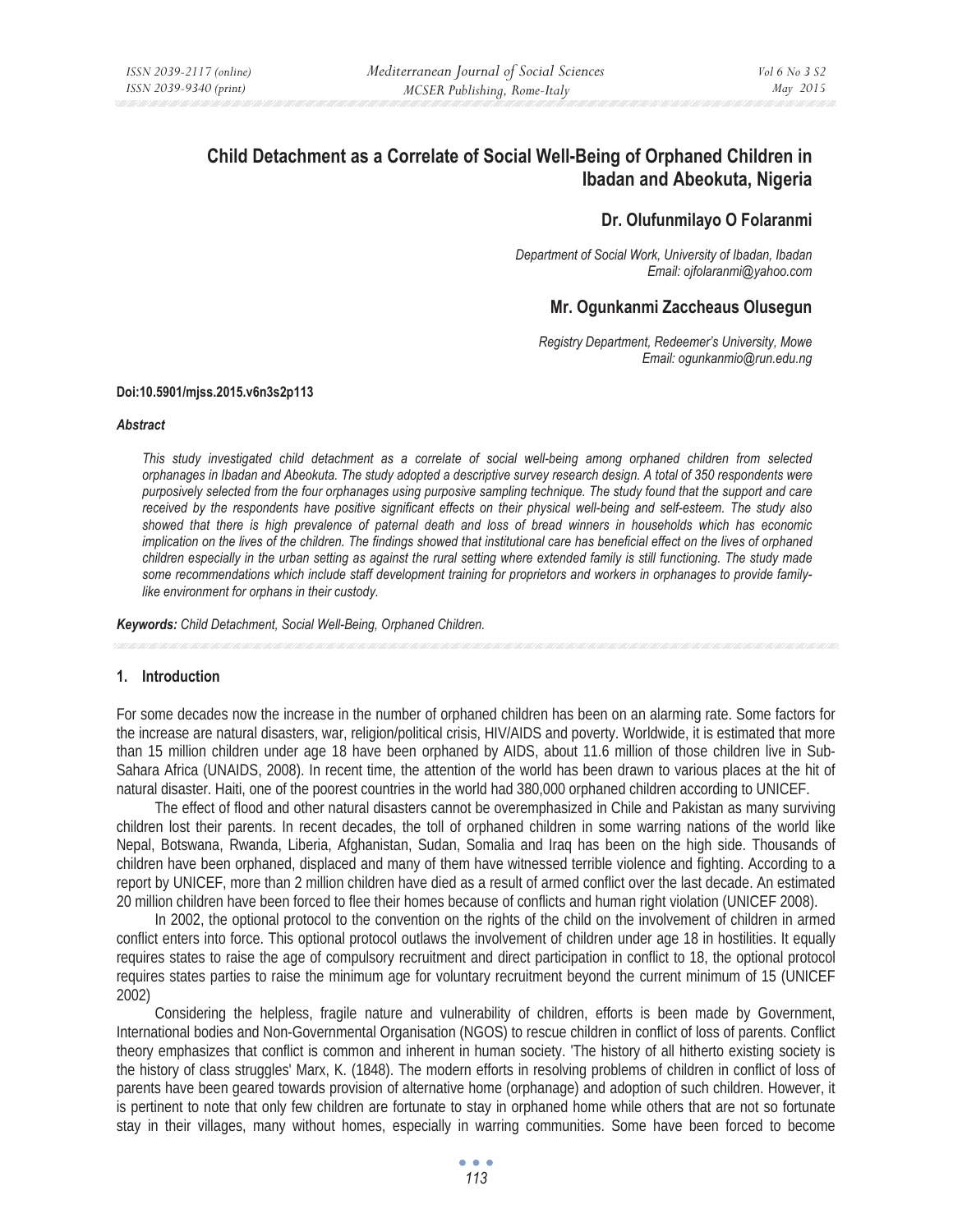labourers, beggars and prostitutes, while some are subjected to trafficking and sold out as slaves. Persistent crisis in the Northern Nigeria can be brought to focus. Consequently, each crisis left lots of children orphaned. Major causes of orphaning in Nigeria can be summed up as accidental factor, social factor, economic factor and individual factor. According to 2008 Situation Analysis in Nigeria, an extract from OVC-CARE project, a research work undertaken between 2004 and 2008 funded by US Agency for International Development (USAID) and implemented by Boston University Centre for Health and Development : there are 17.5 million orphans and vulnerable children (OVC) including 7.3 million orphans; 2.39 million orphans are due to AIDs; 10.7% of the 70 million children are vulnerable; 10% of children are orphaned (7% in North-West to 17% in South East; 10% in rural, 11% in urban; Benue State has the highest prevalence of orphans (25%), followed by Akwa Ibom 22% while Niger has the lowest 2.7%.

World Bank report (2002) estimated the causes of orphans and vulnerability in Nigeria as accidental deaths (24%), conflict (22%), death during child birth (17%), and HIV/AIDS (11%). Notable among International bodies that has embarked on funding the well being of children are UNICEF majorly on funding children particularly child education, Department for International Development focus among others, on provision of food via the world food programs. UNAIDS and WHO focuses on Health of the children population.

There are observable indications in our society today that different hazards are increasing the number of orphaned children. Whether orphaned by war, accidents and crisis, HIV/AIDS, natural disasters or poverty. Orphans experience physical, psychological, emotional and social difficulties. As one can imagine, the loss of a parent (or both parents) profoundly affects a child economically, psychologically and socially. UNICEF and UNAIDS (2002) enumerated the following effects of sickness and death of a parent upon children as economic hardship, lack of love, attention and affection, withdrawal from school, psychological distress, loss of inheritance, increased abuse and risk of HIV infection, malnutrition, illness, stigma, discrimination and isolation. Detachment of children from their biological parents exposes them to the above difficulties that hamper their well being. Six dimensions have been identified by researchers in measuring the well being of children - material well being, health and safety, education, peer and family relationship, behaviour and risks, and young people's own subjective sense of well being.

However, it is necessary to note that statistics are scanty and more research needs to be done to understand the problem of orphans and the roles of orphanges especially in Nigeria. This study therefore sought to examine child detachment as a correlate of social well being of orphaned children in selected orphanages in Ibadan and Abeokuta.

In traditional African culture especially before industrialisation and urbanisation of African society, orphans do not experience much difficulty as they are being taken care of by immediate family members. According to Foster (2002) in traditional African culture, there were "no orphans" as they are being cared for within kin systems. The kinship system that encourages co-existence of extended family members, face to face household system, transference of widow to younger brother and care of orphaned children to the immediate family has taken care of all major problems that are currently encountered by orphans in our society. The drift from rural life style to urban setting especially prompted by industrialization, westernization and global development has altered the traditional African life style extensively. However, according to UNICEF, (2003) throughout sub-Saharan African today, extended families are caring for more than 90 percent of orphaned children.

UNICEF, (2003) noted that those who take in orphans face worse poverty and challenges in meeting even basic needs and many families who take in orphans are headed by grand parents, siblings or other relatives and in some cases grandmothers are caring for multiple orphans. The prevalence of civil war, poverty and diseases in Africa has caused great increase of orphaned children. 12.3 million have lost one or both parents to AIDS, and orphan numbers are projected to rise to 18.4 million by 2010 in Sub-Saharan Africa. UNAIDS, UNICEF, and USAID, (2004). Although 10 percent of the world's population live in Sub-Saharan Africa, nearly 80% of the World AIDS orphans came from this area. UNICEF, (2003).

Crawley (2001), Wax (2003) rightly observed that with the added strains of AIDS, families are less willing or able to take orphans and some even take advantage of them. In Kenya UNICEF also found that some orphans were treated poorly, abused, forced to work and discriminated against. Crawley, (2001).

The efforts of Non Governmental Organizations (NGOs) Community Based Organizations (CBO) and Faith Based Organizations cannot be over emphasized in the care of orphans and vulnerable children in our society. Zimmerman, (2005) explained that the necessity of saving many highly vulnerable children and advocates for realistic, practical and immediately feasible solutions, which include orphanages that may play an important role in alleviating most problems confronting African orphans and the community.

Abebe and Aese (2007); Oleke et al. (2005) observed that since African society is confronted with a lot of challenges such as poverty, famine, cultural transitions and the host of others which affect community structures coupled with evolving responsibilities may impede the effectiveness of strengthening and empowering relatives and community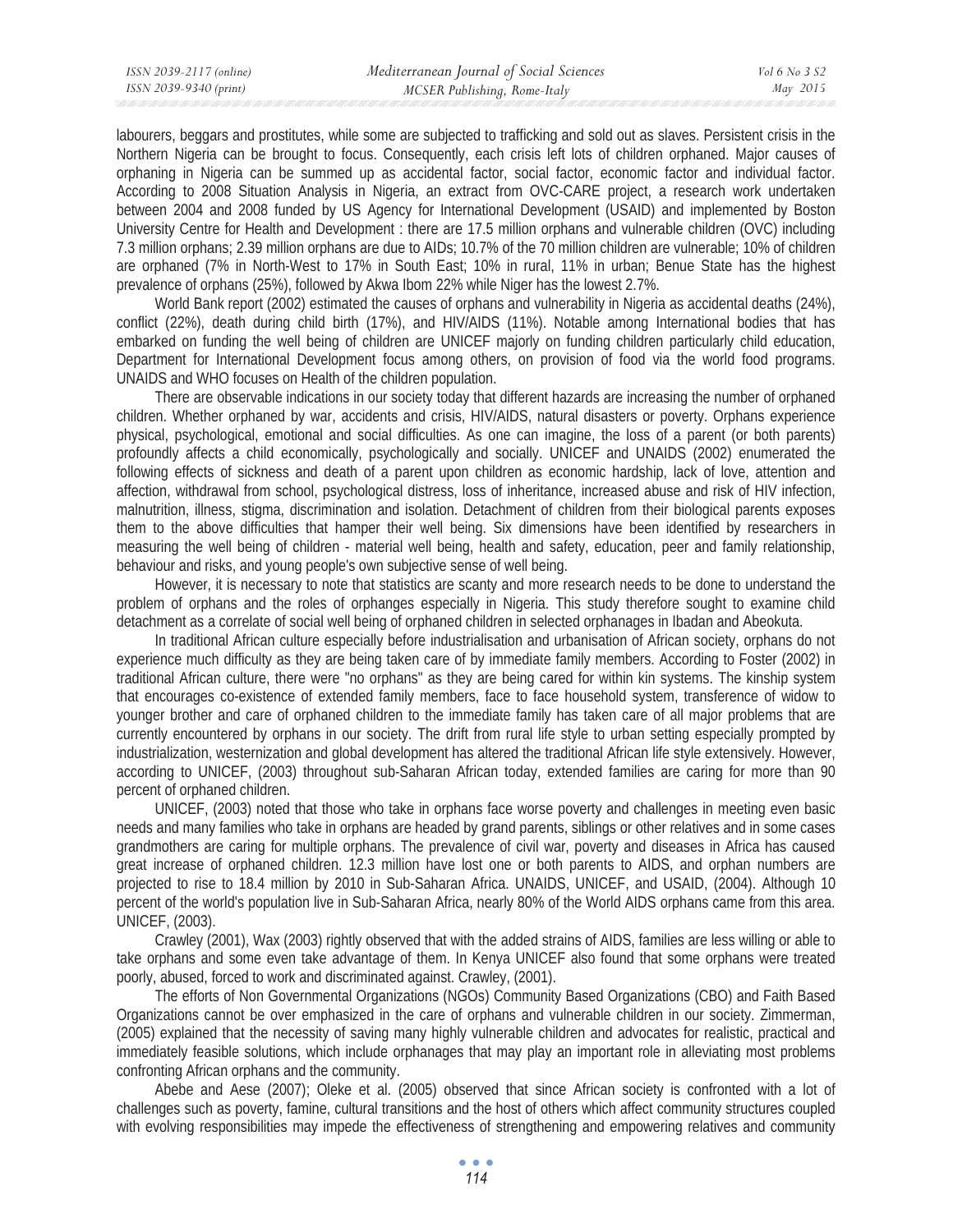members. Also McKenzie (1997) has demonstrated that institutional care might have beneficial effects, while orphans foster with relatives often become second-rank children, often are not attending school, and may have difficulties receiving health care.

Many of the institutional care established across Nigeria especially in Abeokuta and Ibadan are owned by Individuals, Faith Based Organizations and Non-Governmental Organisation sponsored by philanthropist and charity organization.

It is necessary to state that despite the fact that institutionalization of orphans and vulnerable children cannot provide perfect alternative or substitute for parent(s) and may lack personal touch, warmth and parental affection needed by children, its role outweighs its weakness especially in meeting the immediate and basic needs of orphaned children.

Orphans form a considerable portion of the population of the country especially when we consider the number of children that have been orphaned as a result of local tribal, religion and political crisis in addition to AIDS orphaned in all parts of the country especially the northern part of Nigeria.

It is of general knowledge that children are the most vulnerable group in any population and need optimal social care because of their vulnerability and dependence as they can be neglected, ill-treated, exploited and can be mislead into undesirable antisocial behaviour. Human needs may range from the basic biological needs to highly complex personal fulfilment and self actualization" hence it is expected of parents/caregiver to make basic needs available to children.

According to Bowlby (1958) attachment system is very robust and a young human form attachment easily, even in far less than ideal circumstances. Bowlby stressed further that in spite of this robustness significant separation i.e. (detachment) from familiar caregiver or frequent changes of caregiver that prevent the development of attachment may result in psychopathology at some point in later life.

Characteristics of attachment according to proponents include;

- 1. Safe Haven: When the child feels threatened or afraid, he or she can return to the care giver for comfort.
- 2. Secure Base: The caregiver provides a secure and dependable base for the child to explore the world.
- 3. Proximity Maintenance: The child strives to stay near the caregiver, thus keeping the Child safe
- 4. Separation Distress: when separated from the caregiver, the child will become upset and distressed.

Bowlby (1951) in his monograph for the World Health Organization (WHO), Maternal Care and Mental Health, hypothesized that "the infant and young child should experience a warm, intimate and continuous relationship with his mother or (permanent mother substitute) in which both find satisfaction and enjoyment" the psychoanalytic school also emphasized the importance of early mother- infant bonds for child development.

### **2. Objectives of the Study**

The main objective is to examine the correlation between child detachment and social well being of orphaned children in Ibadan and Abeokuta, while specific objectives are to determine the well being of orphaned children; investigate how child detachment correlates with physical well-being of orphaned children. Identify the effect of care and supportive roles of orphanages on the orphaned, identify the effects of loss of parents on the self esteem of orphaned children, and identify the problems faced by orphaned children in orphanage homes. Recommend ways to reduce the problems of orphaned children.

### **3. Research Methodology**

The study employed descriptive research design and was carried out at Ibadan and Abeokuta among orphaned children in the following orphanages: Stephen Centre International, Abeokuta, Oyiza Orphanages and Foster Foundation, Ibadan, Children of Promise (Chiprom), Ibadan and Oluwakemi Orphanage Home in Omi- Adio, Ibadan. Descriptive research design is a scientific method which involves observing and describing the behavior of a subject without influencing it in any way. (Shuttleworth 2014). 350 children purposively selected in the orphanages in Ibadan and Abeokuta constituted the research sample. The research instrument was subjected to face and content validity through expert review while test-re-test reliability was conducted with a reliability value of 0.8.

### **4. Data Collection and Analysis**

The researchers obtained permission from the proprietresses of the homes, the children were briefed of the purpose of the study. Data collected were analysed with frequecncy counts, tables and simple percentages.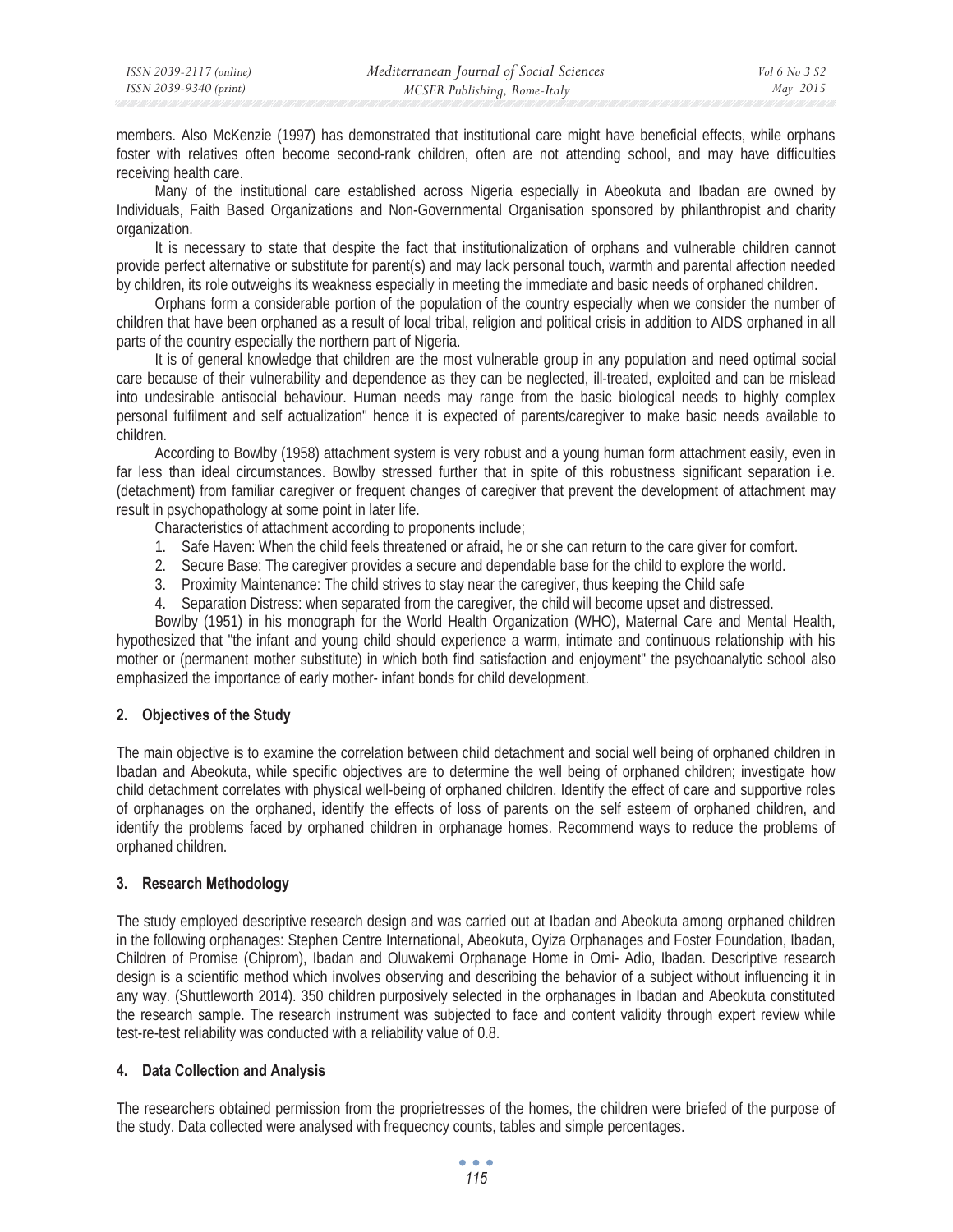### **5. Findings**

The result of investigations carried out in this study is presented in three parts, the first part deals with demographic data, the second part deal with general analysis of well being of respondents (data on Physical, self esteem, social support and care, personal functioning and child status) and the third part deal with hypothesis. The results are presented in tables and discussion below:

### **6. Demographic Information**

**Table 1:** Social Demographic Distribution of Respondents

| Variable                | Frequency       | Percentage        |
|-------------------------|-----------------|-------------------|
| <b>Sex</b>              |                 |                   |
| Male                    | 169             | 48.3              |
| Female                  | 181             | $\overline{51.7}$ |
| <b>Total</b>            | 350             | 100%              |
| Age                     |                 |                   |
| 3 - 5 years old         | $\overline{5}$  | 1.4               |
| 5-10yearsold            | 67              | 19.1              |
| 10-15 years old         | 198             | 56.6              |
| 15 - 17 years old       | $\overline{80}$ | 22.9              |
| Total                   | 350             | 100%              |
| Religion                |                 |                   |
| Christianity            | 333             | 95.1              |
| Islam                   | $\overline{11}$ | 3.1               |
| Traditional             | 6               | 1.7               |
| Others                  | $\mathbf 0$     | $\boldsymbol{0}$  |
| <b>Total</b>            | 350             | 100%              |
| Occupation              |                 |                   |
| Schooling               | 346             | 98.9              |
| Apprenticeship          | $\sqrt{4}$      | 1.1               |
| Others                  | $\overline{0}$  | $\theta$          |
| <b>Total</b>            | 350             | 100%              |
| <b>Class</b>            |                 |                   |
| Nursery                 | $\overline{2}$  | .6                |
| Primary                 | 151             | 43.1              |
| Junior Secondary School | 119             | 34.0              |
| Senior Secondary School | $\overline{77}$ | 22.0              |
| Post Secondary School   | 1               | $\overline{.3}$   |
| Total                   | 350             | 100%              |
| Location                |                 |                   |
| Abeokuta home           | 248             | 70.9              |
| Ibadan homes            | 102             | 29.1              |
| <b>Total</b>            | 350             | 100%              |

From the above demographic data, out of three hundred and fifty (350) respondents observed, 169 (48.3%) of the respondents are male and 181 (51.7%) are female. Children ages 3 to 17 formed the population of this study. 198 (56.6%) of the observed respondents fall between ages 10 and 15, 80 respondents (22.9%) fall between ages 15 and 17,67 (19.1%) respondents fall between ages 5 and 10 and only 5 respondents (1.4%) are between 3 and 5. It is obvious that all ages the research work intended to observed was represented, however, the results above implies that most orphanages do not encourage custody of infant and toddlers who might needs much tender attentions and care.

Distribution of respondents by religion from the table above shown that 333 (95.1 %) were Christians, 11 of the respondents sampled were Muslims and 6 indicated traditional religion. This implies that the subjects consist of Christians, Muslims and traditionalists. However the high frequencies of Christians in the sample may be as a result of the facts that all orphanages observed are owned and run by Christians especially Stephen Centre in Abeokuta that cares for children of martyrs, orphaned by religion crisis in the Northern States.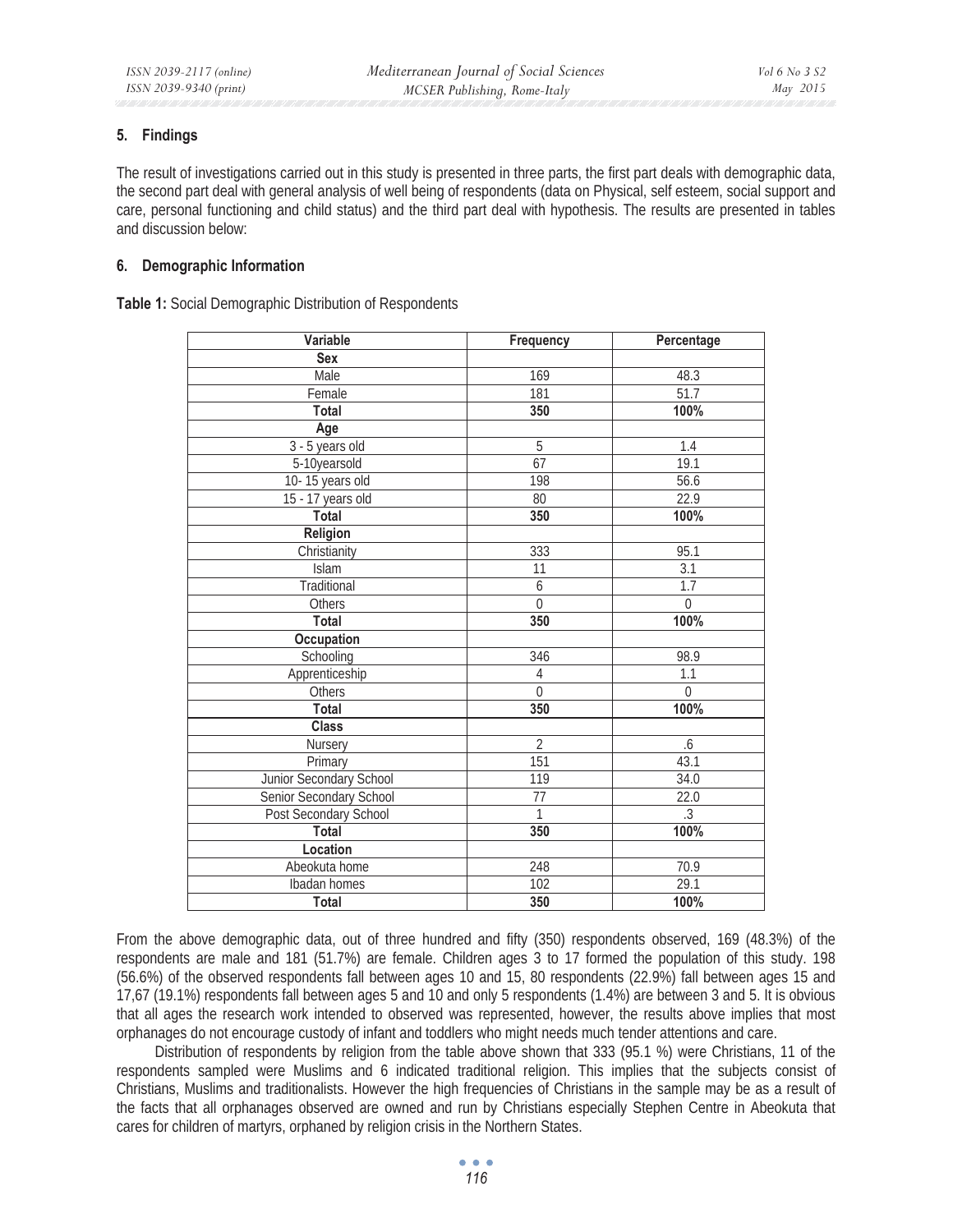| ISSN 2039-2117 (online) | Mediterranean Journal of Social Sciences | Vol 6 No 3 S2 |
|-------------------------|------------------------------------------|---------------|
| ISSN 2039-9340 (print)  | MCSER Publishing, Rome-Italy             | May 2015      |

Distribution of respondents by occupation as indicated in the table above shows that 346 (98.9 %) of the respondents sampled were schooling while only 4 (1.1 %) were learning one trade or the other. This suggests that orphaned in orphanages observed were not denied the right to education. This also implies that orphans education is being funded by the orphanages.

The classes observed under this study include nursery, primary, junior secondary, senior secondary classes and post secondary school. The highest frequencies fall between Primary and Junior Secondary Classes while the lowest is on Nursery and Post secondary School as indicated in the table above.

Finally under this section 248 (70.9 %) respondents were drawn from Abeokuta while 102 (29.1 %) were drawn from Ibadan. This is because of the available numbers of orphaned children in a single home in Abeokuta as against lower numbers of orphaned spread across three homes observed in Ibadan.

Research question 1: How does child detachment correlate with the physical well-being of orphaned children?

The rating (5) Marks, for all of the time, (4) Marks, for most of the time, (3) Marks, for More than half of the time, (2) Marks, for less than half of the time, (1) Mark, for some of the time and F (0) Mark, for at no time (this rating is used to

|                                                                 | All of the  | Most of the | More than half of | Less than half  | Some of the | At no        | Un-          | Total    |
|-----------------------------------------------------------------|-------------|-------------|-------------------|-----------------|-------------|--------------|--------------|----------|
| <b>Variables</b>                                                | time $(\%)$ | time $(\%)$ | the time $(\%)$   | of the time (%) | $time(\%)$  | time $(\% )$ | attempted(%) | $(\% )$  |
| I feel well and energetic                                       | 213(60.9)   | 108(30.9)   | 12(3.4)           | 0(0.0)          | 15(4.3)     | 0(.0)        | 2(.6)        | 350(100) |
| I feel physically fit enough to do<br>anything I want do        | 191(54.6)   | 120(34.3)   | 10(2.9)           | 2(.6)           | 23(6.6)     | 1(.3)        | 3(.9)        | 350(100) |
| am comfortable about my weight,<br>shape and physical condition | 237(67.7)   | 88(25.1)    | 8(2.3)            | 0(.0)           | 8(2.3)      | 5(1.4)       | 4(1.1)       | 350(100) |
| I do get all the sleep I need                                   | 178(50.9)   | 112(32.0)   | 18(4.6)           | 3(.9)           | 40(11.4)    | 1(.3)        | 0(.0)        | 350(100) |
| am free of unexplained physical<br>health symptom               | 159(45.4)   | 117(33.4)   | 29(8.3)           | 1(.3)           | 23(6.6)     | 10(2.9)      | 11(3.1)      | 350(100) |
| I woke up feeling fresh and rested                              | 211(60.3)   | 94(26.9)    | 18(5.1)           | 1(.3)           | 21(6.0)     | 2(.6)        | 3(0,9)       | 350(100) |
| My daily life has been filled with<br>things that interest me   | 155(44.3)   | 116(33.1)   | 18(5.1)           | 0(.0)           | 55(15.7)    | 1(.3)        | 4(1.1)       | 350(100) |
| eat good balanced diet daily                                    | 202(57.7)   | 119(34.0)   | 6(1.7)            | 2(.6)           | 18(5.1)     | 0(.0)        | 3(.9)        | 350(100) |
| feel calm and relax                                             | 164(46.9)   | 137(39.1)   | 19(5.4)           | 0(.0)           | 28(8.)      | 1(.3)        | 1(.3)        | 350(100) |
| I usually visit hospital for treatment                          | 49(14.0)    | 61(17.4)    | 31(8.9)           | 12(3.4)         | 91(26.0)    | 105(30.0)    | 1(.3)        | 350(100) |
| I do get all I need anytime the need<br>arise                   | 78(22.2)    | 107(30.6)   | (35.10.0)         | 18(5.1)         | 100(28.6)   | 5(1.4)       | 7(2.0)       | 350(100) |
| I eat what I want and not what I see                            | 85(24.3)    | 128(36.6)   | 17(4.9)           | 18(5.1)         | 81(23.1)    | 21(6.0)      | 0(.0)        | 350(100) |

**Table 2:** Distribution of Physical Well Being of Respondents

determine the correlation between child detachment and physical wellbeing).

From the table above, result shows that a high percentage of respondents was physically well. 213 (60.9%) and 108 (30.9%) of the respondents feel well and energetic all of the time and most of the time respectively. Also, 12 (3.4%) and 15 (4.3%) feel well and energetic more than half of the time and sometimes respectively. Whereas none (.0%) of the respondent feel well and energetic, less than half of the time and at no time respectively. This implies that over (90%) of the respondent feel very well and energetic.

Similarly, all of the time 191 (54.6%) respondents feel physically fit enough to engage in normal daily activities and in most of the time, 120 (34.3%) respondents also feel physically fit to engage in normal daily activities whereas 'at no time' only 1 (.3%) respondent fell physically fit enough to do anything he/she want to do. The implication of the above is that majority (311) of the 350 respondents feel physically fit enough to engage in normal daily activities either all of the time or most of the time.

202 (57.7%) of the respondents eat good balance diet daily all of the time and 119 (34.0%) eat good balance diet most days, only 6 (1.7%) indicated that they eat good balance diet more than half of the time, 2 (.6%) respondents for less than half of the time, 18 (5.1 %) respondents for some of the time and none of the respondent eat good balance diet at no time.

The results of the respondents about frequency of hospital visits and whether they have unexplained physical health symptoms also supported the high percentage of physical well being of orphaned children under this study. 105 (30.0%) visit hospital at no time, 91 (26.0) some of the time 49 (14.0%) all of the time and 61 (17.4%) most of the time. 159 (45.4%) are free of unexplained physical health symptom all of the time, 117 (33.4%) also are free of unexplained physical symptom most of the time. The implication of the above is that lower percentages of children in orphanages have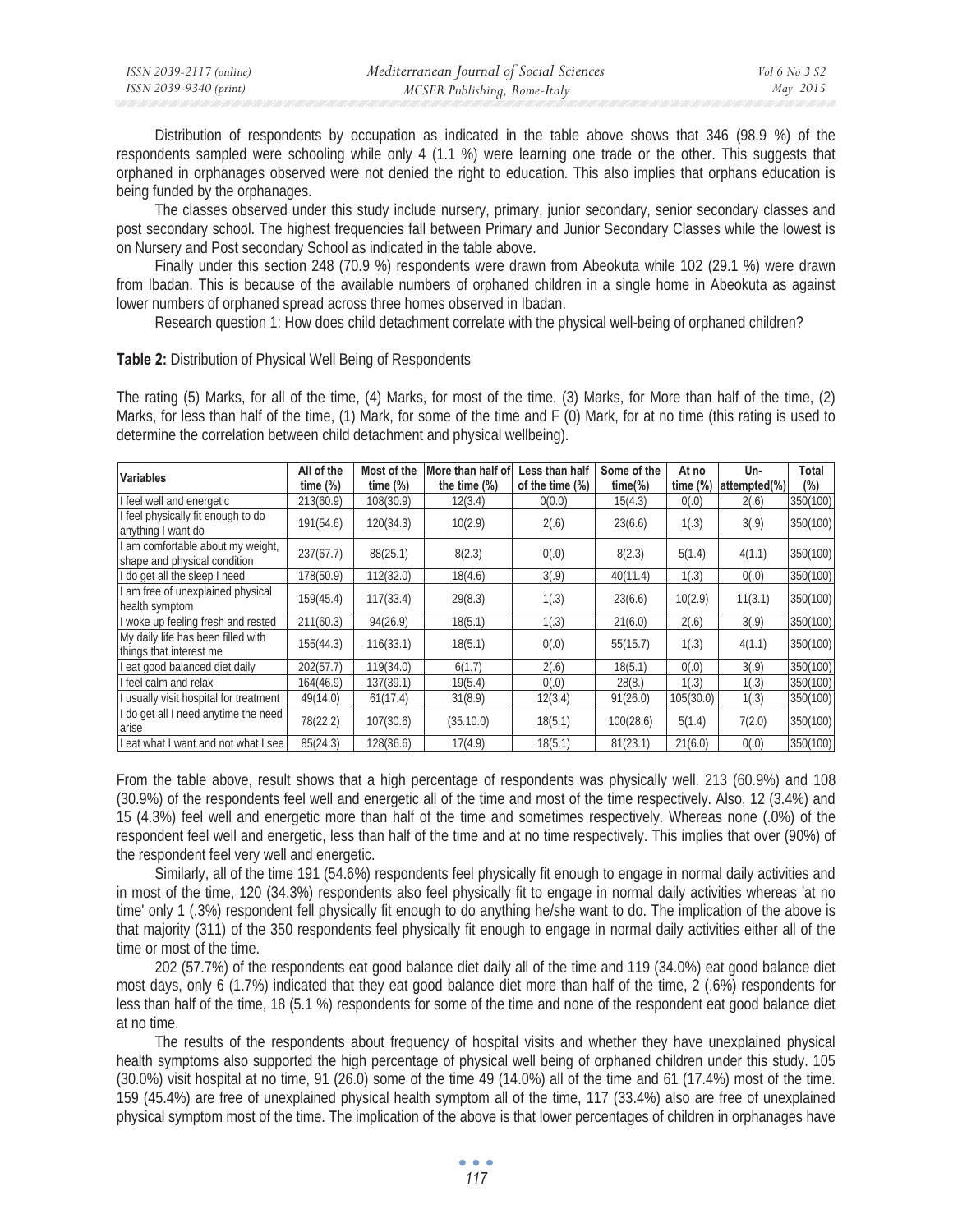| ISSN 2039-2117 (online) | Mediterranean Journal of Social Sciences | <i>Vol</i> 6 <i>No</i> 3 <i>S</i> 2 |
|-------------------------|------------------------------------------|-------------------------------------|
| ISSN 2039-9340 (print)  | MCSER Publishing, Rome-Italy             | May 2015                            |

health challenges and whenever they have health challenges they have access to the medical facilities.

Responses to questions 19 to 33 provide an overview of how respondents see themselves. Respondents were provided with the following Instruction: If you strongly agree with the statement circle (SA) 3 marks, if you agree circle (A) 2 marks, if you disagree circle (D) 1 mark, if you strongly disagree circle (SD) 0 mark. The items with asterisks are reverse scored i.e. SA=O, A=l, D=2, and SD= 3.

Research question 2: How does loss of parent affect the self esteem of orphaned children?

**Table 3:** Distribution of Self Esteem of Respondents

| Variable                                                 | Strongly<br>Agree (%) | Agree<br>(%) | <b>Disagree</b><br>(%) | <b>Strongly Disagreed</b><br>(%) | Un-attempted<br>$(\%)$ | Total<br>$(\%)$ |
|----------------------------------------------------------|-----------------------|--------------|------------------------|----------------------------------|------------------------|-----------------|
| On the whole I ma satisfied with myself.                 | 236(67.5)             | 100(28.6)    | 6(1.7)                 | 1(.3)                            | 7(2.0)                 | 350(100)        |
| I feel that I have a number of good qualities            | 202(57.7)             | 130(37.1)    | 9(2.6)                 | 2(.6)                            | 7(2.0)                 | 350(100)        |
| Engage in normal daily activities                        | 157(44.9)             | 152(43.4)    | 8(2.3)                 | 11(3.1)                          | 22(6.3)                | 350(100)        |
| I have adequate self-worth                               | 144(41.1)             | 140(40.9)    | 38(10.9)               | 20(5.7)                          | 8(2.3)                 | 350(100)        |
| take a positive attitude towards myself                  | 198(56.6)             | 111(31.7)    | 20(5.7)                | 11(3.1)                          | 10(2.9)                | 350(100)        |
| I get my sense of self worth from the approval of other. | 148(42.3)             | 134(38.3)    | 26(7.4)                | 22(6.3)                          | 20(5.7)                | 350(100)        |
| My opinion count to me than other people's opinion       | 171(48.9)             | 132(37.7)    | 22(6.3)                | 13(3.7)                          | 12(3.4)                | 350(100)        |
| struggle with feeling of inferiority                     | 109(31.1)             | 113(32.3)    | 48(13.7)               | 63(18.0)                         | 17(4.9)                | 350(100)        |
| At times, I think I am not good at all                   | 73(20.9)              | 99(28.3)     | 60(17.1)               | 103(29.5)                        | 15(4.3)                | 350(100)        |
| *I feel I do not have much to be proud of                | 89(25.4)              | 120(34.3)    | 63(18.0)               | 66(18.9)                         | 12(3.4)                | 350(100)        |
| I certainly feel useless at times                        | 63(18.0)              | 86(24.6)     | 73(20.9)               | 119(34.0)                        | 9(2.6)                 | 350(100)        |
| *I wish I could have more respect for myself             | 161(46.0)             | 125(35.7)    | 19(5.4)                | 37(10.6)                         | 8(2.3)                 | 350(100)        |
| *All in all, I am inclined to feel that I am a failure   | 43(12.3)              | 33(9.4)      | 17(20.9)               | 189(54.0)                        | 12(3.4)                | 350(100)        |
| *I feel unattractive                                     | 56(16.0)              | 68(19.4)     | 86(24.6)               | 133(13.1)                        | 7(2.0)                 | 350(100)        |
| *I feel unappreciated                                    | 28(8.0)               | 62(17.7)     | 79(22.6)               | 170(48.6)                        | 11(3.1)                | 350(100)        |

The above table shows the Self Esteem (SE) of the respondents. 236 (67.4%) strongly agreed that they are satisfied with themselves, 100 (28.6%) respondents agreed that they are satisfied with themselves only 6 (1.7%) and 1 (.3%) disagreed and strongly disagreed that they are satisfied with themselves. This implies that 7 (2.0%) are not satisfied with themselves and 336 (96.0%) agreed that they are satisfied with themselves while only 7 (2.0%) did not respond to the question. 202 (57.7%) and 130 (37.1%) strongly agree and agree respectively, that they have a number of good qualities while 9 (2.6%) and 2 (.6%) disagreed and strongly disagreed that they have good qualities, when only 7 respondents refuse to respond to the question.

Following similar trends higher percentages of respondents as indicated in the table above, agreed and strongly agreed that they engage in normal daily activities, they have adequate self-worth, take positive attitude towards themselves, that there opinion count to them than other peoples' opinion while lower percentages of respondents disagreed and strongly disagreed to the above questions respectively.

Four out of the seven questions asked negatively and scored in reverse orders revealed that majority of the respondents feel attractive, feel appreciated, did not feel useless and did not see themselves as a failure this implies a positive self esteem. Only 3 out of the 15 questions posted indicated a low self esteem, majority of respondents indicated that they feel they do not have much to be proud of, wish they could have more respect for themselves and inclined to feel that they are a failure.

#### **7. Discussion of Findings**

This research work revealed that out of 350 orphaned children under study 181 are female and 169 male and only 4 of the orphaned prefer vocational training to formal schooling. This shows that 98.9% of the orphaned under study are engaged in formal schooling. It also implies that the problems of dropping out of school or inability to attend school owing to loss of parents as revealed by some studies did not apply to orphaned children in good institutions/orphanages in fact, this work corroborate the work of McKenzie (1997) which indicated that institutional care might have beneficial effects. While Christainsen, (2003) also reported that orphaned foster with relatives often become second rank children, often are not attending school, and may have difficulties receiving health care.

This work also revealed that 276 of the 350 respondents reported paternal loss while only 50 of the respondents maternal loss. This work invariably implies that 276 (78.9%) are paternal orphans and 50 (14.3%) are maternal orphans and this implies that the death of breadwinner in the family and household will have significant effects on the household economy as the children may need to depend only on the available resources from the mother or relatives thus the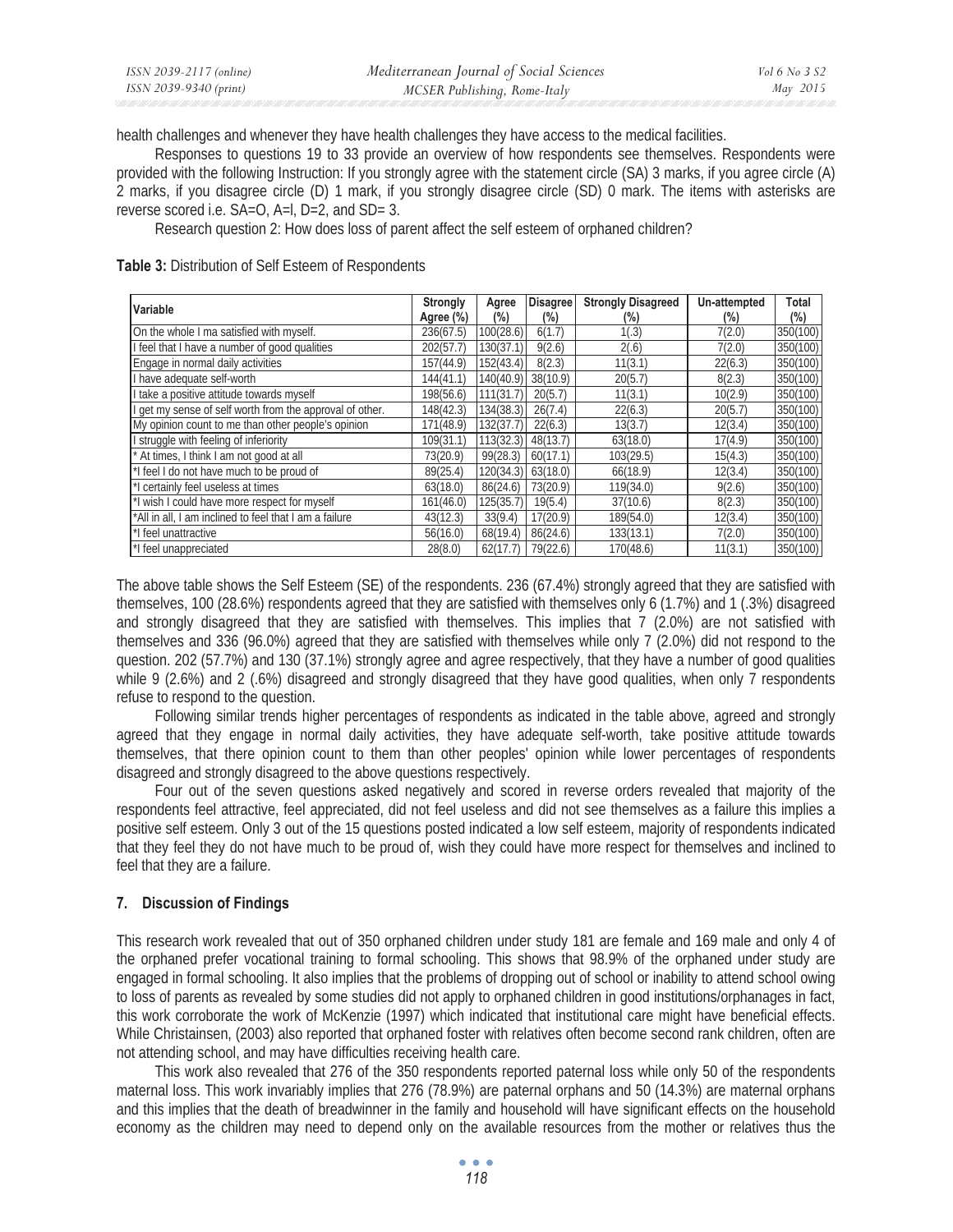intervention of institutions may serve as a relief for the mothers*.* 

The finding of this work also shows that if basic needs of people (orphans) such as food clothing and housing are made available as Maslow, (1943) argued with maximum social support, care and medical facilities, imminent problems associated with orphaned children such as physical abuse psychological problems and negative social influence will be averted. The orphans under study enjoy institutional support from caring staff and as a result most of them feel and look happy. The bio-ecological system concept of Bronfenbrenner, (1979) which shows that child development is a dynamic and reciprocal process of interactions between individual and a series of environmental factors both climate and abstracts may be so useful when institution performs such functions prescribed for the micro-system.

#### **8. Conclusion**

It is evident that if adequate social support, care and basic needs of orphaned children are met by care giver following the death of parent(s) and eventual detachment, the wellbeing of the child may not be impaired.

#### **9. Recommendations**

Based on the result of the finding of this study, the following recommendations were made: Government should put measures in place to reduce avoidable pre-mature death of parents as resulting from religion crisis and HIV / AIDS epidemic thereby reducing number of orphans in our society.

Government agencies, non-governmental organizations and philanthropists should support funding of community based orphanages to care for the orphan in the society.

Proprietors of orphanages should harness resources to provide enviable homely environments with caring and supportive staff for the care of orphans in their custody.

Social workers and counselors working with children should be ready to provide professional interventions for orphaned children to aid their coping during the traumatic experiences associated with loss of parents.

#### **References**

Abebe, T., and Aese. (2007). Children AIDS and the Politics of Orphan Care in Ethiopia: The Extended Family Revisited. Social Science and Medicine 64:2058-69.

Bowlby, J. (1958). *The Nature of The Child's Tie to His Mother,* International Journal of Medicine.

Bowlby, J. (1960a). *Separation Anxiety,* International Journal of Psychoanalysis, 41, 89-113.

Bowlby, J. (1960b). *Grief and Mourning in Infancy and Early Childhood.* Psychoanalytic Study

Bowlby, J. (1969, 1982) *Attachment and Loss, vol.* 1: *Attachment.* London: The Hogarth Press.

Bowlby, J. (1973), *Attachment and Loss, vol.* 2: *Separation.* London: The Hogarth Press.

Bronfenbrenner, U. (1979). *The Ecology of Human Development: Experiments by Nature and* 

Crawley, L. (2001). The Initiative to Improve Palliative Care for African-Americans. *SGIM Forum.* December 24(12) 6-7.

FMOH, (2008). *Nigeria Country Progress Report* Foster Homes.

Foster, G. (2002). Supporting Community Efforts to Assist Orphans in Africa [Electronic version.

Foster, G. (2002). *The Capacity of the Extended Family Safety Net for Orphan in African Psychology*, Health and Medicine 5:55-62.

- Foster,G. and Williamson, J.G. (2000). *A Review of Current Literature on the Impact of HIVIAIDS on Children in Sub-Saharan Afiica.AIDS,14* (suppl.3) S275.8284.
- Fostering Families Magazine. (2001). Hope for children bill adoption tax credit 2001. Retrieved http://www.uniceforg/publications/ africas\_orphans.pdf In Johns Hopkins University Press.

Marx, K.and Engels, F. (1848). *Manifesto of the Communist Party:* Chapter 1 Maslow, A.H. (1943). *A Theory of Human Motivation, Psychological Review 50(4):370-96.* 

McKenzie, R.B (1997) Orphanage Alumni How they have Done and How they Evaluate their Experience. *Child and Youth Care Forum*  26. 02:87-111

McKenzie, R.B (1999). Rethinking Orphanages for the 21 SI Century Thousand Oaks CA: Sage Oni, 1. B.(1995). Fostered children's perception of their health care and illness treatment in Ekiti Yoruba Households, *Nigeria. Health Transition Review* 5 No 1: 21

Paquette . D. Ryan, J. (2001). *Bronfenbrenner's Ecological Systems Theory.* Chicago National Louis University. http/pt3.nl.edu/ paquetteryanwebquest.pdf

Shuttleworth Martyn (2014). Descriptive Research Design. Explorable Psychology Experiments. Retrieved from *https://explorable.com/ descriptive-research-design*

UNAIDS, UNICEF, & USAID. (2002). Children on the brink 2002: A joint report on orphan UNAIDS, UNICEF, & USAID. (2004). Children on the brink 2004: A joint report of new orphan.

UNAIDS,UNICEF and USAID (2004). *Children on the Brink* : *A Joint Report of New Orphan Estimate and a Framework for Action.*